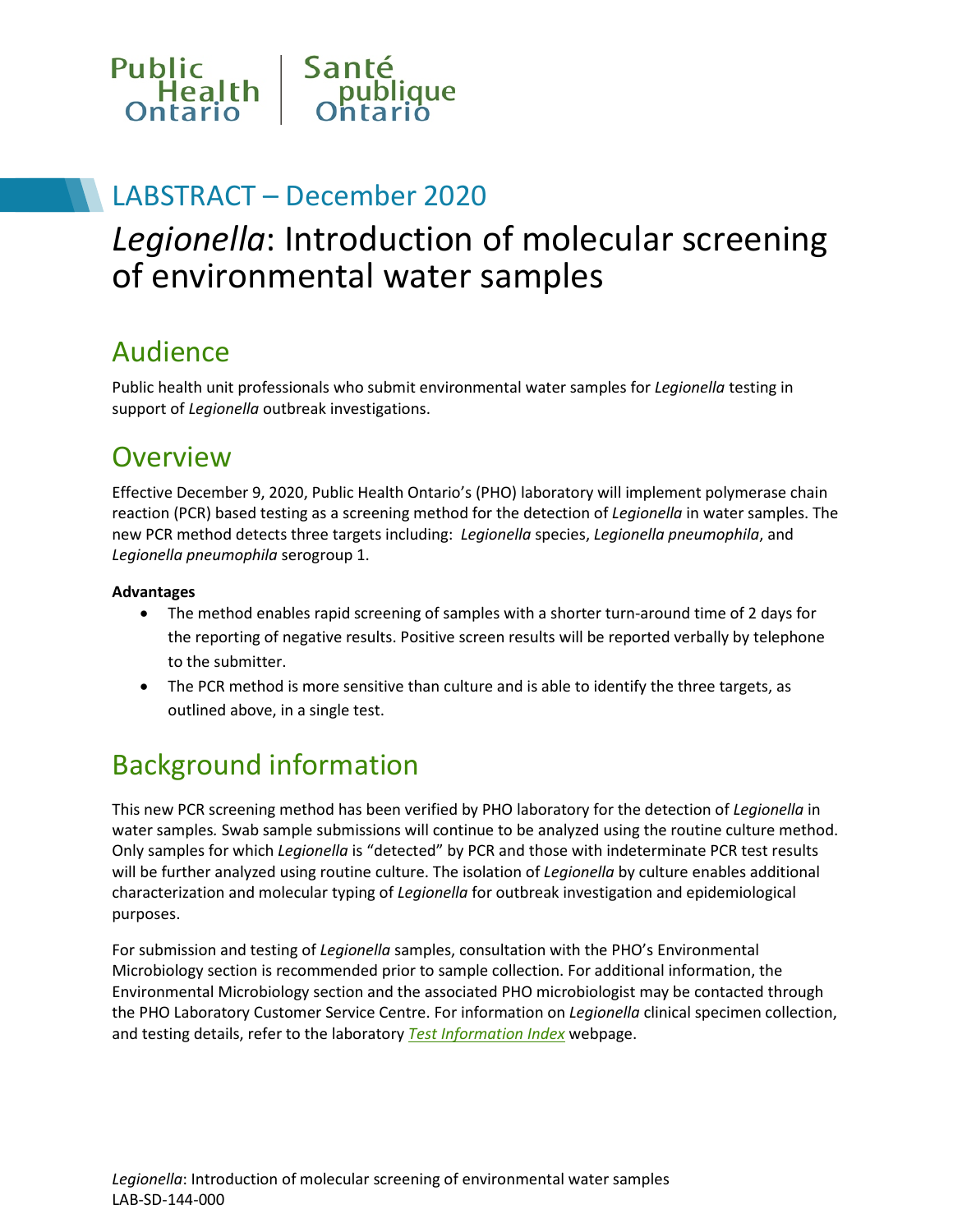# Change details

#### **What has changed with sample collection?**

- Two litres of water (potable or non-potable) is required for the analysis. This equates to 10 standard PHO water collection bottles filled to the 200 mL fill line.
- Five collection bottles (1 litre of water) will be used for PCR screening, and 5 collection bottles (1 litre of water) will be used for culture testing. The submitter must ensure that the 2 litres of water are collected aseptically, are homogeneous and collected under the same conditions.
- PCR testing will not be performed if less than 2 litres was received or on swab samples.
- Ship the samples in an insulated container with sufficient cold packs to maintain a temperature as close to 4°C as possible. If ice is used, contain the ice in a manner that does not allow water contact with the samples.

### **What has changed with test ordering?**

- Two separate requisitions must be completed for each set of samples submitted (5 collection bottles per requisition).
- Use the **[Environmental Microbiology Investigation Requisition Form](https://www.publichealthontario.ca/-/media/documents/lab/environmental-bacteriology-swabs.pdf?la=en) (07/2019 version, or newer)** and ensure all mandatory fields on the form are completed, including *Legionella* as the confirmed etiological agent.
- Refer to the [Public Health Inspector's Guide to Environmental Microbiology Laboratory Testing](https://www.publichealthontario.ca/en/laboratory-services/public-health-inspectors-guide) for additional collection and submission information.

## Interpretation of results

For *Legionella,* the PCR results will be reported as **Not detected**, **Detected,** and **Indeterminate** (invalid results) - see table below. Culture will be initiated for all PCR Detected or Indeterminate test results.

| <b>PCR Screening Test</b>                                                                                                          | <b>Culture</b>               | <b>Interpretation</b>                                                                                                                                    |
|------------------------------------------------------------------------------------------------------------------------------------|------------------------------|----------------------------------------------------------------------------------------------------------------------------------------------------------|
| Legionella species - Not detected<br>Legionella pneumophila - Not detected<br>Legionella pneumophila serogroup 1 - Not detected    | <b>Not</b><br>performed      | Legionella species DNA was not<br>detected by PCR.                                                                                                       |
| Legionella species - Detected<br>Legionella pneumophila - Not detected<br>Legionella pneumophila serogroup 1 - Not detected        | Culture will<br>be initiated | Legionella species DNA was detected in<br>the sample.                                                                                                    |
| Legionella species - Detected<br>Legionella pneumophila - Detected<br>Legionella pneumophila serogroup 1 - Not detected            | Culture will<br>be initiated | Legionella pneumophila DNA was<br>detected by PCR. Note: Additional<br>Legionella species may be present in the<br>sample.                               |
| Legionella species - Detected<br>Legionella pneumophila - Detected<br>Legionella pneumophila serogroup 1 - Detected                | Culture will<br>be initiated | Legionella pneumophila serogroup 1<br>DNA was detected by PCR. Note:<br>Additional Legionella serogroups and/or<br>species may be present in the sample. |
| Legionella species - Indeterminate<br>Legionella pneumophila - Indeterminate<br>Legionella pneumophila serogroup 1 - Indeterminate | Culture will<br>be initiated | Legionella PCR test results are not<br>available (no internal positive control<br>detected, and/or low or no target-<br>specific signal detected).       |